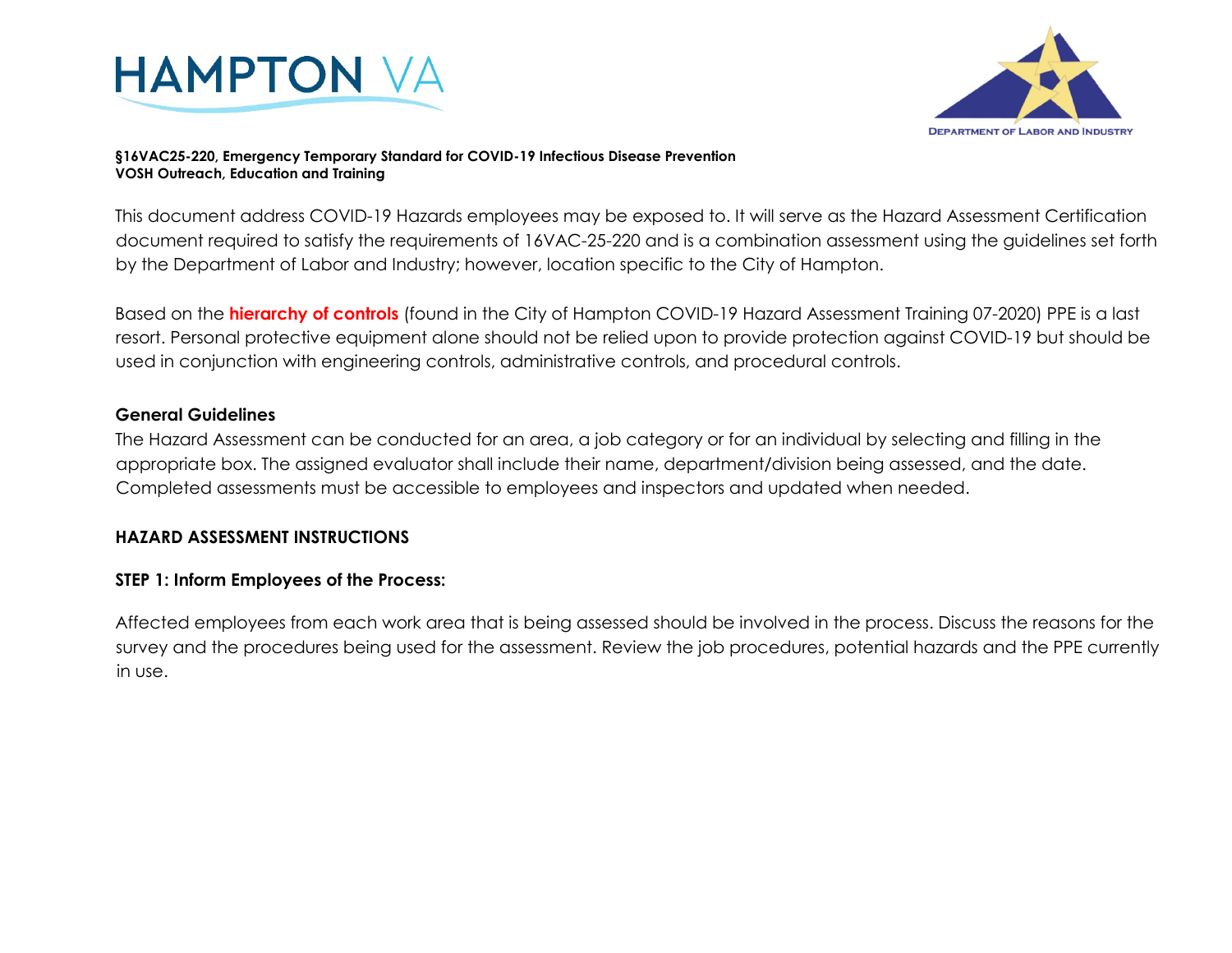## **Step 2: Conduct a walk-through survey:**

The purpose of the survey is to identify sources of hazards to employees. Observe the following: layout of the workplace, location of the employees, work operations, hazards and places where PPE is currently used including the device and reason for use. Using the form, check the type of hazard(s) present within each section.

## **Step 3: Determine the Hazard Risk Level and Controls to Prevent against COVID-19**

Use the definitions located on page three (3) to select the appropriate hazard risk level. Once you have determined the hazard risk level, you must then use the COVID-19 Workplace Hazard Assessment form to identify and document the most appropriate controls to prevent against the exposure of COVID-19.

## **Step 4: Make Document Accessible:**

Once completed, signed and dated, store the form either electronically or as a hard copy in a location easily accessible to employees and inspectors.

# **Step 5: Reassess the workplace as necessary by identifying and evaluating:**

- 1. New equipment and processes
- 2. In the event of a COVID-19 positive case
- 3. Suitability of previously selected PPE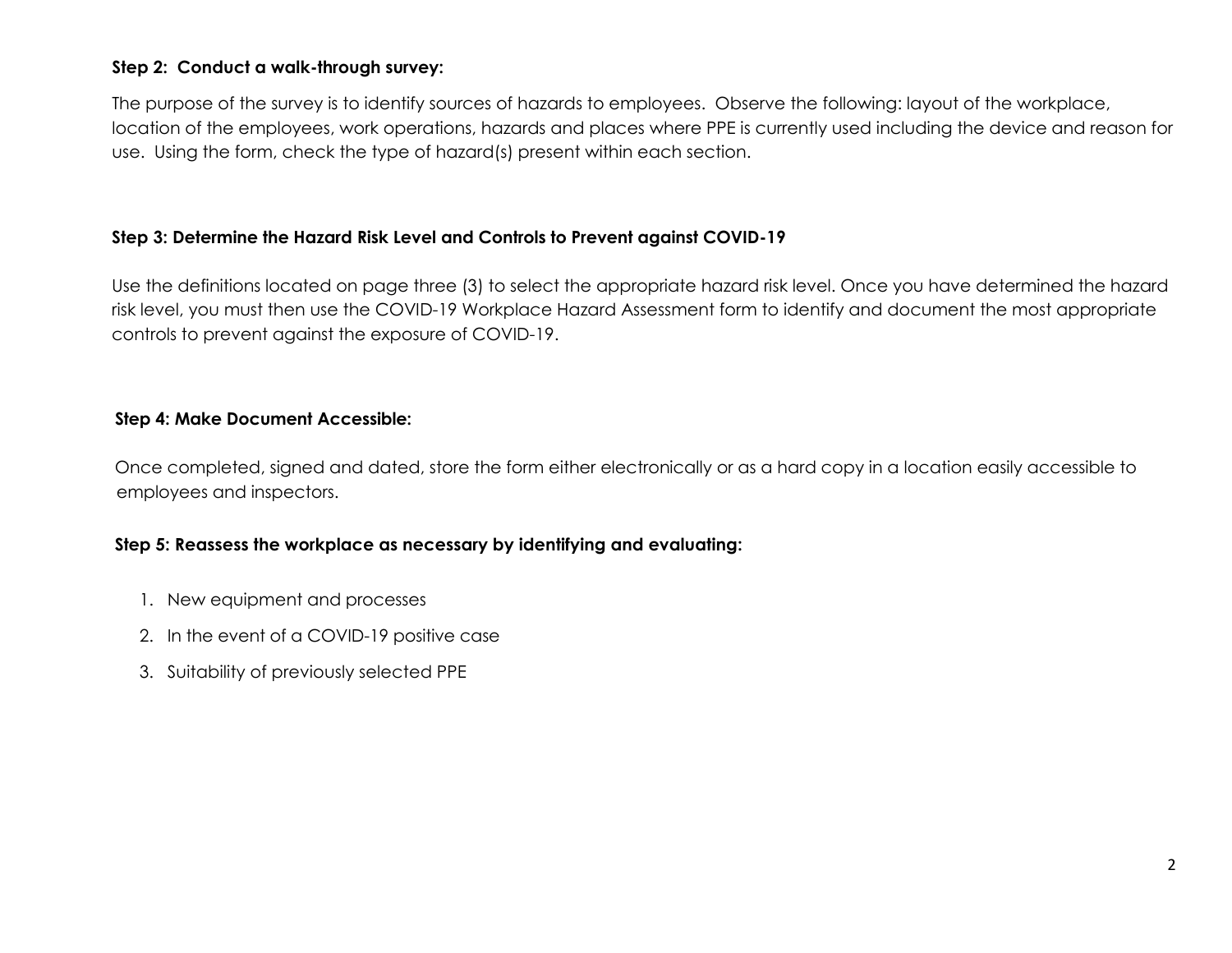

COVID-19 Workplace Hazard Assessment

This COVID-19 Hazard assessment is designed to identify ways employees could be exposed to and spread SARS-COV-2 the virus that causes coronavirus disease 2019 (COVID-19). Once you identify the hazard you must apply the preventative control.

#### *Hazard Risk Categories*

**Very High** are job tasks with a **high potential for employee exposure to known or suspected sources of the COVID-19 virus**. Examples: collecting or handling specimens, performing autopsies, those who perform aerosol generating procedures.

**High** are job tasks with a **high potential for employee exposure inside of six feet of known or suspected sources of the COVID-19**. Examples: hospital staff who must enter patient's rooms, firefighters (that do not perform aerosol generating procedures), police officers, ambulance vehicle operators.

**Medium** are job tasks **that require frequent or close contact with people who may be infected with the COVID-19 virus but are not known or suspected sources**. Examples: teachers, school nurses, high-density work environments, social services, public works, community centers.

Low are job tasks that do not require contact with people who may be infected with SARS-CoV2 virus but are not known or suspected sources. Examples: office workers who do not work inside six (6) feet of others, teleworking, working in areas with very limited occupational contact with the public or fellow workers.

*Implementing Workplace Controls using the Hierarchy of Controls* 

**Elimination** involves removing the employee from the hazard. Examples: teleworking, virtual meetings, virtual site visits, and training through the use of web conferencing applications or video calls.

**Engineering Controls** involve isolating the employee from the hazard through physical or mechanical means. Examples: installing physical barriers such as plastic sneeze guards, having a regular schedule to disinfect the work site (e.g. door handles, handrails), installing high-efficiency air filters, hands-free trash receptacles, theater ropes and stanchions, moving chairs and seating six (6) feet apart, closing off the middle stall to restrooms in a multi-person restroom, for smaller common areas (where feasible) allowing only one employee at a time.

**Administrative Controls** significantly limits daily exposure to COVID-19 by training, changing procedures, implementing policies, signage, or shift designs that lessen the threat of as hazard to the employee. Examples are: Staggered work shifts, floor markings and other barrier types to promote distancing, signage to communicate social distancing and to promote proper hand hygiene.

**Personal Protective Equipment (PPE)** is the last resort and should be the last measure reviewed for implementation. Examples: Requiring masks or face covering prior to entering building and to continue to wear mask or face covering in common areas such as elevators, lobby, bathrooms, when traveling around the building and working in shared spaces. When working outdoors, employees should have readily available on their person when it is not feasible to maintain physical/social distancing measures which is at least 6 feet of separation between others.